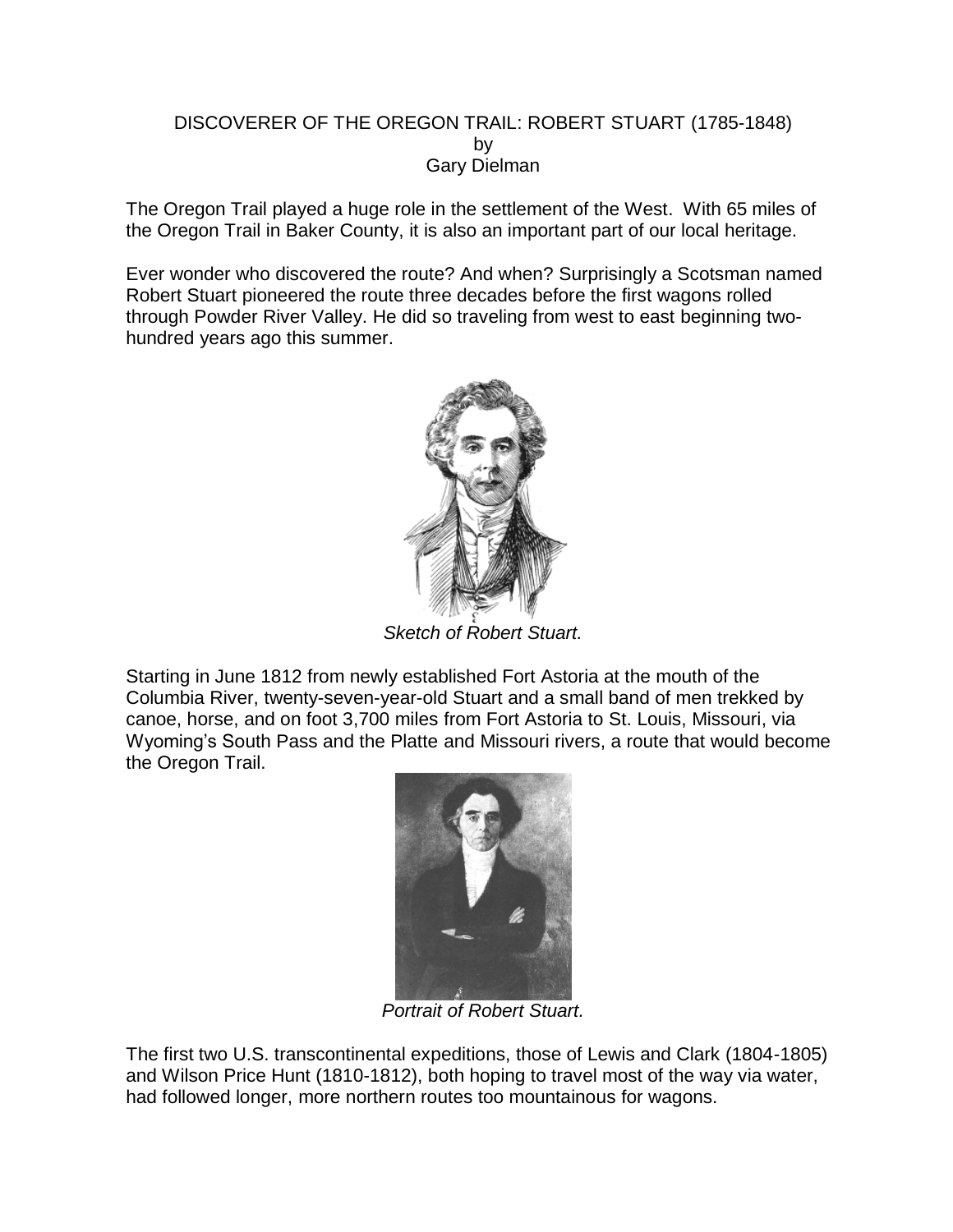Stuart was born February 19, 1785, in Scotland. In 1807 he joined his uncle David Stuart (1765-1853) in Canada, to work as a clerk for the North West Company of the Canadian fur trade.



ASTORIA, AS IT WAS IN 1813.

In 1810, John Jacob Astor of New York City, considered the wealthiest man in the country at the time, formed the Pacific Fur Company with St. Louis businessman Wilson Price Hunt as managing partner. At Montreal, Hunt recruited David and Robert Stuart and others to be partners in the newly formed company, which became the chief rival of the Hudson's Bay Company based in Canada. Both companies had as their goal to monopolize fur trade in the Pacific Northwest.

Astor devised a two-pronged business plan to guide his newly formed enterprise. Hunt would lead an overland expedition to find the best route to the Columbia River, whereas the Stuarts would sail on the ship *Tonquin* around Cape Horn to the mouth of Columbia River (1810-1811), where the company would set up a fur trading post named Fort Astoria, the first white settlement in the Pacific Northwest.

On the ocean voyage from New York, Robert Stuart distinguished himself during a stop at Falkland Islands. The ship's captain, Jonathan Thorn, despised by both crew and passengers alike, weighed anchor early leaving David Stuart and others on shore. Plucky Robert Stuart drew a pistol on Thorn and forced him to turn the ship around and pick up his uncle and others left behind.

After Captain Thorn's passengers had debarked at the mouth of the Columbia, the *Tonquin* sailed north to Vancouver Island, where he and all his crew were slaughtered by Indians angered by Thorn's rough treatment of them in negotiating purchase of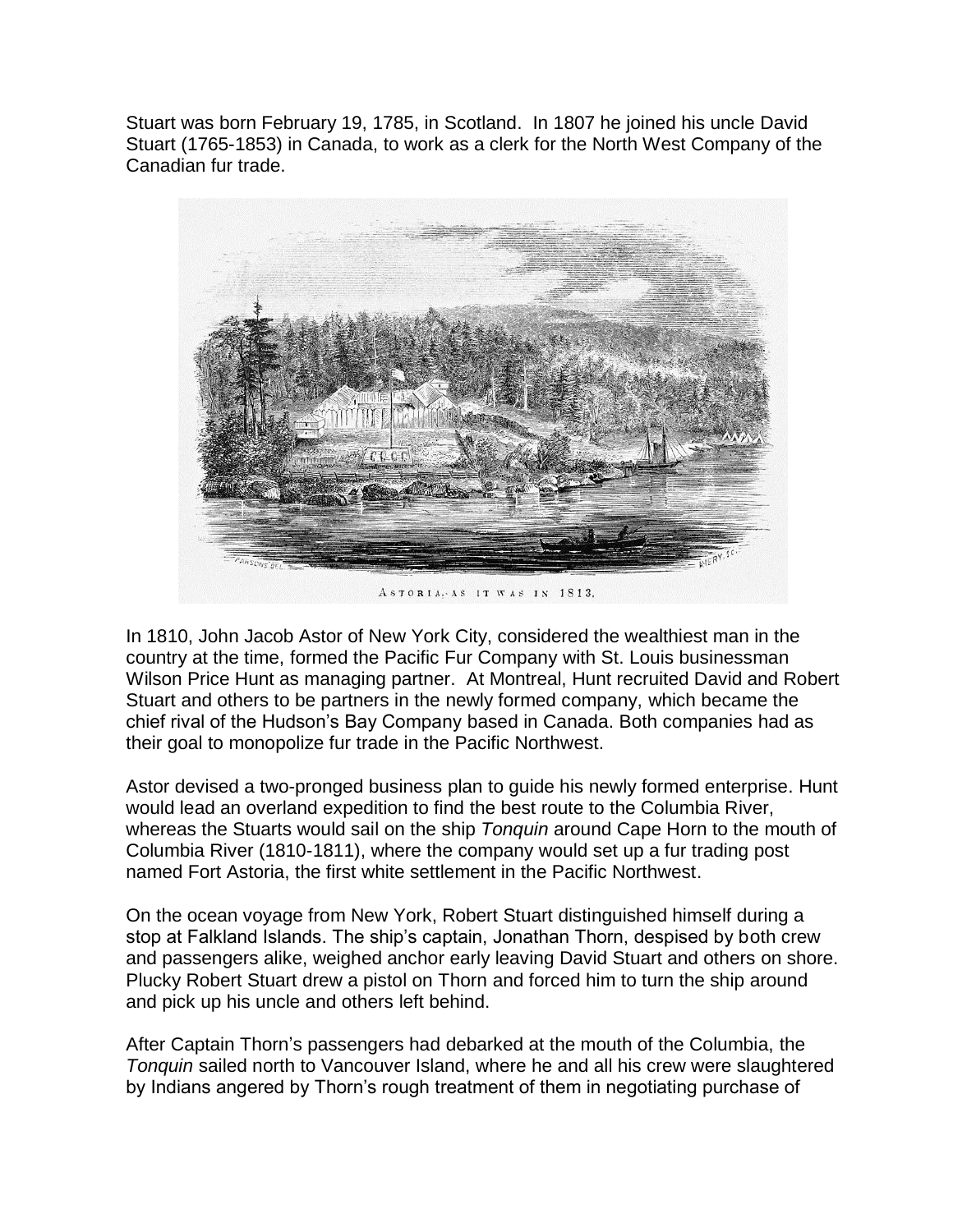pelts. Many Indians also died in the massacre, when a surviving crew member ignited the powder room blowing up himself, the Indians still on board, and the ship.

With trading posts established at Astoria and at Fort Okanogan on the upper Columbia River, the partners picked Robert Stuart to lead a small crew to carry dispatches about the progress of the enterprise back to financier Astor in New York City.



*New York City Financier John Jacob Astor.*

On June 29, 1812, Stuart and his crew, composed of Ben Jones, André Vallé, François LeClerc, Robert McClellan, Ramsey Crooks--Joseph Miller joined them in Idaho--left Fort Astoria and canoed up the Columbia to the mouth of Walla Walla River. After procuring from Indians about twenty horses for mounts and pack animals, they followed Hunt's overland route southeast. On July 31 the party reached Umatilla River near present-day Pendleton, then crossed the Blue Mountains to Grand Ronde and Powder valleys, and descended Burnt River to Snake River arriving August 12 at the great northern bend of Snake River (Farewell Bend).

They followed up Snake River arriving August 29 at Hunt's supply caches in south central Idaho, where in November 1811 Hunt's party abandoned its canoes due to dangerous rapids that had resulted in the drowning of one crew member. Here Stuart had hoped to resupply his men, but most of the caches had been pilfered by Indians.

Near today's Pocatello, Stuart made a fortuitous departure from Hunt's more northern route by leaving Snake River in favor of following Bear River to the southeastern corner of Idaho. But instead of continuing east up Bear River through the mountains and into Wyoming, on September 13 Stuart headed due north up the wrong branch. His detour from the future Oregon Trail route took the men one hundred miles north along the Idaho-Wyoming border in their attempt to find a way over the Salt River Range.

The detour cost the men three weeks of travel and much more. At dawn on September 19, Indians raided their camp driving away all their horses. Carrying on their backs what they could, they set out on foot in moccasins subsisting on what they could kill.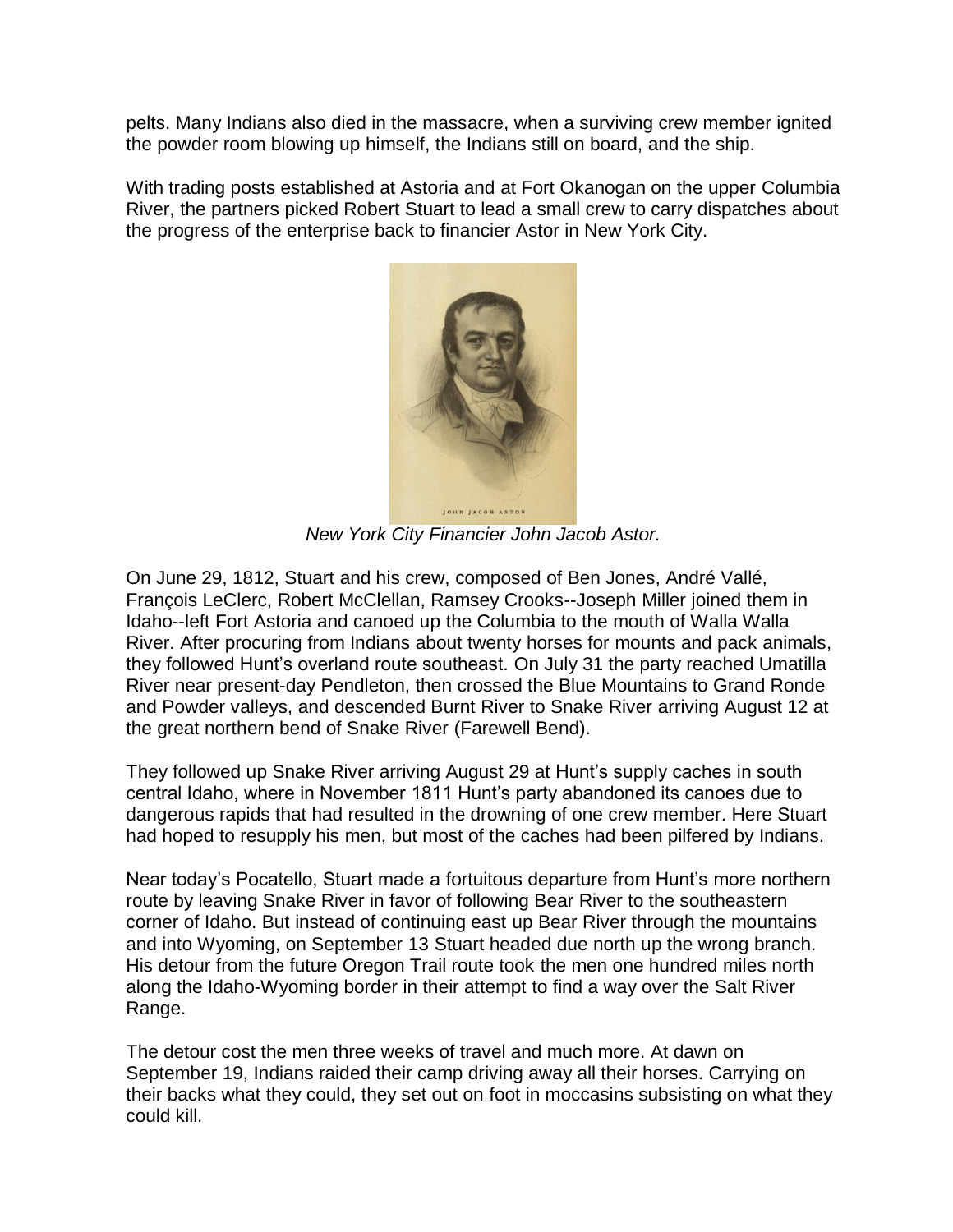By October the men's health was failing from constant exertion and lack of food. Robert McClellan, who suffered from sore feet, refused to climb a mountain and left the group. Ramsey Crooks was suffering from fever. The men advised Stuart to leave him else they all parish. Instead, Stuart relieved Crooks of his pack, which allowed Crooks to keep up the march. On October 13 they found McClellan near death from starvation. And the others were starving as well. With no prospect of finding game soon, one of the men suggested that a man be sacrificed, so the others might survive. Horrified, Stuart leveled his rifle at the man and threatened to shoot him. The next day they were saved by chancing upon a solitary old buffalo.

On October 17 the party crossed the mountains at Teton Pass (south of Jackson Hole, Wyoming) in nine inches of snow. Forced southeast by the Wind River Mountains, they camped on October 20 in the vicinity of South Pass, later used by wagon trains as the most practical route over the Continental Divide. On October 29 they camped near a landmark later known as Independence Rock. The next day they began following the North Fork of Platte River, which would lead them to the main branch of the Platte and all the way to the Missouri River.



*Washington Irving, author of the historical novel* Astoria*.*

In early November, facing snow and cold, but with buffalo to sustain them and plenty of wood, they built a cabin to wait out the winter (near Caspar, Wyoming), where they felt hidden from Indians.

But on December 10 a party of Indians passed through. With their camp discovered, they abandoned their cabin and continued their march east into Nebraska. Finding wood and buffalo dwindling to nothing, they retreated thirty-five miles reaching on December 31 the area near the Wyoming/Nebraska border, where they had last seen sufficient supplies of wood and food. They celebrated New Year's Day 1813 by cutting up and smoking McClelland's tobacco pouch.